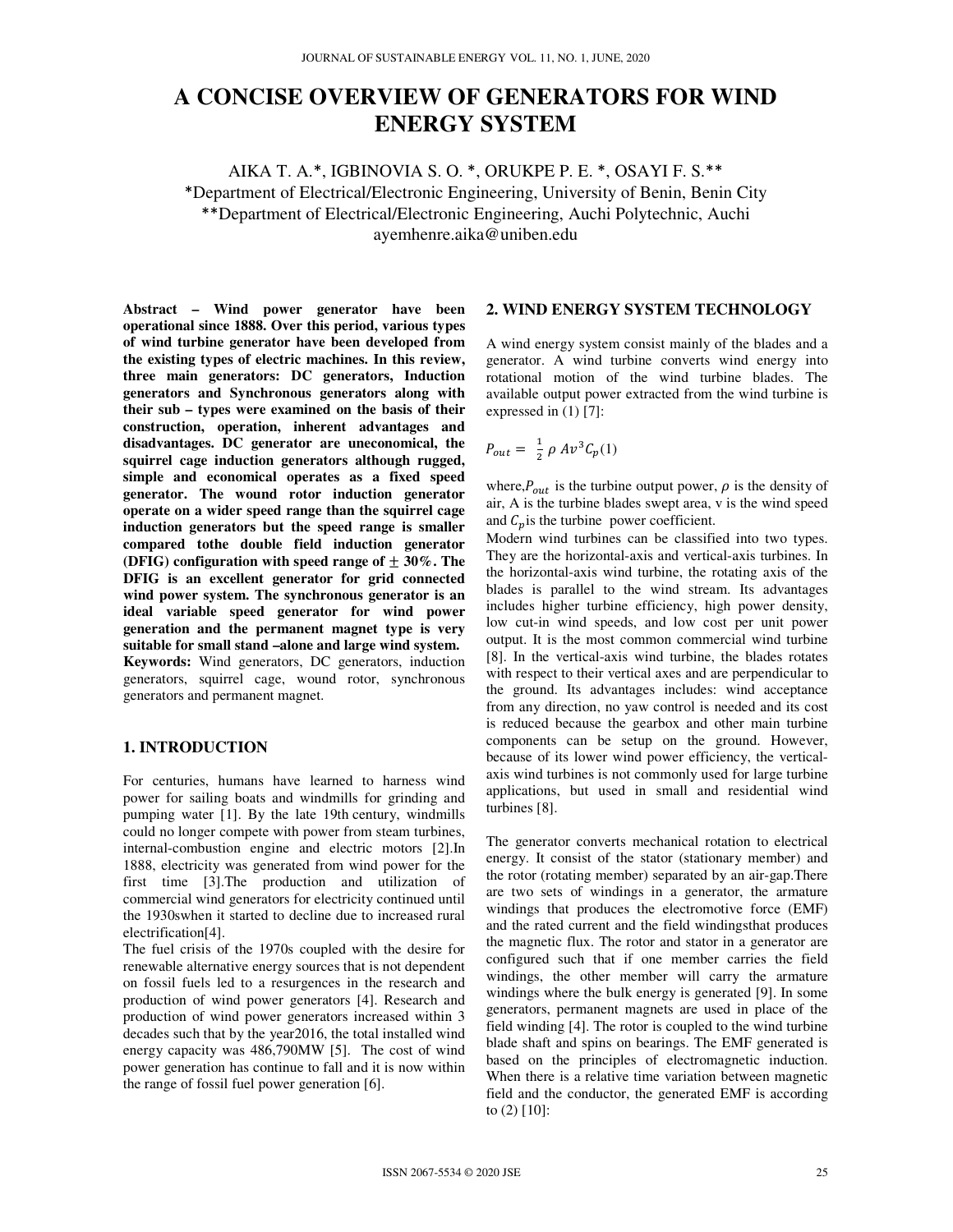$$
E = N \frac{d\varphi}{dt} (2)
$$

where, E is the induced EMF, N is the number of turns,  $d\varphi$  is the change in flux and dtis the change in time. In wind turbines, variable low speed are desired. However, most AC generators are designed to run fast. Generators are coupled to the turbine blades through gearboxes to increase their speed. In some wind turbineapplications, the generators are designed such that they are coupled directly to the wind turbine without the use of gearboxes [11].

## **3. GENERATORS FOR WIND ENERGY SYSTEMS**

The generators used for wind-power generation are: DC generators, Induction (Asynchronous) AC generators and Synchronous ACgenerators [12].

### **3.1. DC Generators**

The DC generators consist of armaturewinding on the rotor, the armature coils are terminated at the split ring commutator, a ring of splitted copper segment separated by insulation and stationary field winding or permanent magnets on the stator that generates the magnetic field [13].The commutator reverses the armature winding connections in the external circuit and produces a pulsating voltage instead. The output power is delivered to an external source by means of an arrangement of carbon brushes that makes contact with the commutator [14]. In DC generators, EMF is generated when the coils in the rotor rotates within a uniform magnetic field created by the field windings or permanent magnet. The voltage produced by a dc generator is proportional to the speed of the rotor as shown in  $(3)$  [15]:

$$
E = \frac{Z\varphi N}{60} \times \frac{P}{A}(3)
$$

where, $\varphi$  is the flux/pole, $Z$  is the total number of armature conductors, P is the number of generator poles, A is the number of parallel paths in armature, N is the armature rotation in revolutions per minute (RPM) and E is the EMF induced in any parallel path in the armature.

The DC generators with wound field winding are classified according to the connection of the field windings. If the field windings are connected to an external source of excitation, it is call a separately excited DC generator. If on the other hand the field winding is excited by the current from the armature windings, it is called the self-excited DC generator. The self-excited DC generator is further classified according to how the field winding is connected to the armature windings. If the field windings are connected in series with the armature windings, it is called a DC series generator. If the field windings are connected in parallel with the armature windings, it is called a DC shunt generator [14].

Thewind driven DC shunt generator are applied in low power loads or as abattery-charger [4, 12]. As shown in figure 1, a DC – DC converterbased controller regulates the output voltageto charge a battery or the DC output can

be converted to AC through an inverter to a desired voltage level.



**Fig.1. A wind driven DC shunt generator** 

The DC generators are rarely used because their brushes and commutator require regular maintenance, they are uneconomical [12]. They have been replaced by the more economical AC generators because the AC can easily be converted into DC by means of solid-state rectifiers [12, 16].

#### **3.2. Asynchronous (Induction) Generators**

An induction machinestructure consist of astationary stator with slots that accommodates a balanced polyphase windings and a rotor that is configured either as a squirrel-cage rotor where conductors in the form of bars are inserted within the cylindrical rotor, with the conductor bars short circuited by end rings or a wound rotor with a balance polyphasewindings of the same number of poles as the stator with brushes and slip ring for an external connection [14].Figure 2 illustrates the structure of a wound rotor induction machinesand a squirrel cageinduction machines.



**Fig.2. Wound rotor and Squirrel Cage rotor Induction machinesstructure** 

The rotor of an induction motorrotates below its synchronous speed(the speed of the rotating magnetic field produced). In induction generators,the rotor rotates above its synchronous speed [15]. The rotating synchronous speed is express as  $(4)$  [14]:

$$
n_s = \frac{120 f}{p}(4)
$$

where, $n<sub>s</sub>$  is the synchronous speed or the speed of the rotating magnetic field,  $f$  is the operating electrical frequency and  $p$  is the number of poles. The difference in speed between the rotating magnetic field and the rotor speed is called slip. It is expressed as (5) [14]:

$$
s = \frac{n_s - n_r}{n_s}(5)
$$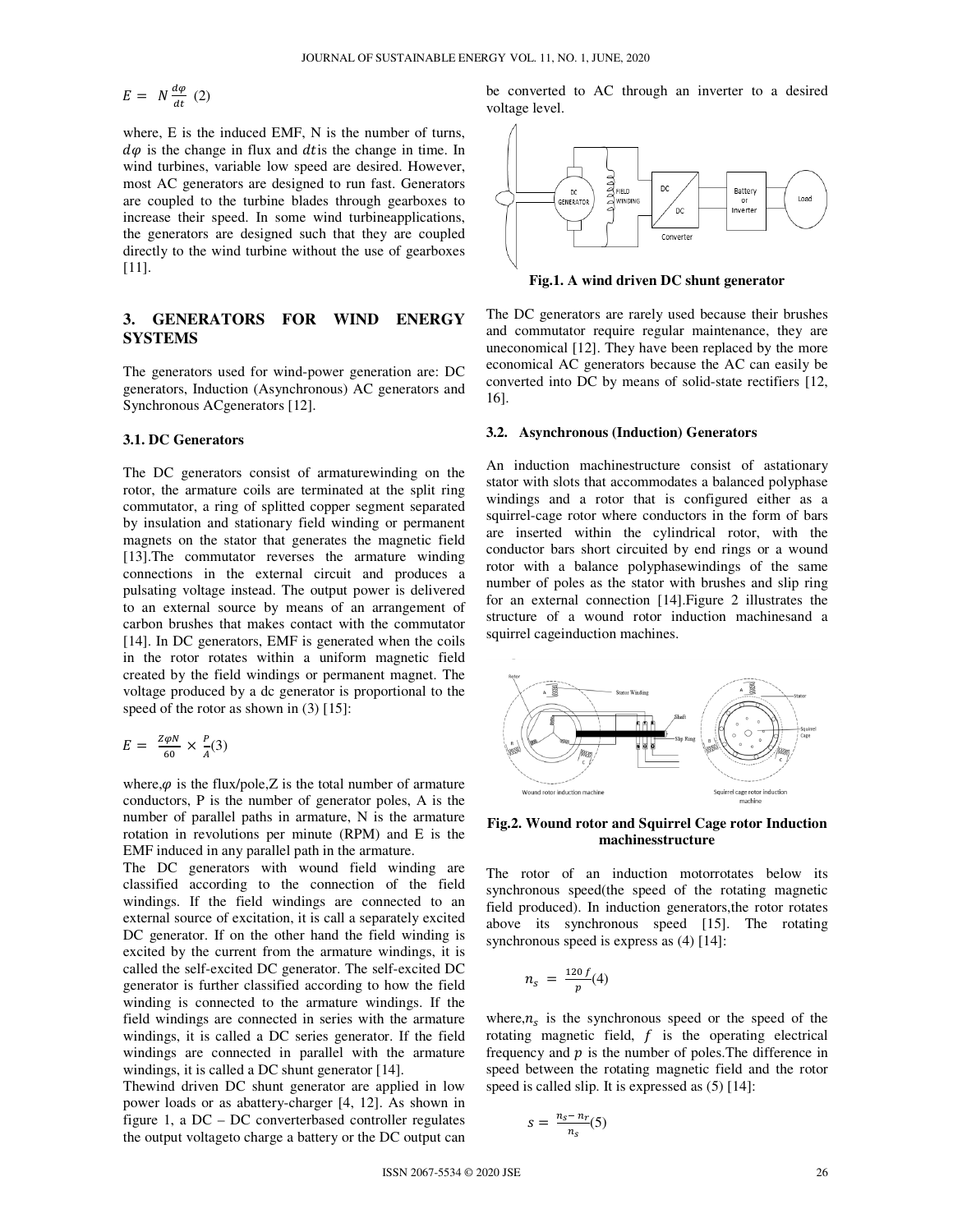where, s is the slip,  $n_s$  as defined in (4) and  $n_r$  is the speed of the rotor.

The speed torque characteristics of aninduction machine shown in figure 3 indicates that, the slip is positive when the machine operates in the motoring mode modewhile in thegenerating mode, the slip is negative [17 [17].An induction generator can only generate electricity when it is driven above its synchronous speed [18]. The rotational torque created by wind energy varies with the wind speed, thus the rotational speed of the wind driven induction generator can be increased by applying the gearbox [19]. reated by wind energy varie<br>he rotational speed of th<br>generator can be increased by



**Fig.3.Torque/Speed Characteristics of an Induction Machine** 

Source:

http://www.alternativeenergytutorials.com/wind http://www.alternativeenergytutorials.com/windenergy/induction-generator.html

The mathematical relationship between the torque and The mathematical relationship between the torque and slip of an induction machine is given by  $(6)$  and  $(7)$  [15]. Figure 4 illustrates the induction machine slip.

$$
T = \frac{K s E_2^2 R_2}{R_2^2 + (s X_2)^2} (6)
$$

where, the constant  $K = \frac{3}{2\pi n_s'}$  and  $n_s' = \frac{n_s}{60}$ synchronous speed in rev/sec,  $X_2$  is the rotor reactance at stand still,  $E_2$  is the induced EMF in the rotor at stand still,  $R_2$  is the rotor resistance and s is the slip.  $\frac{n_s}{60}$  is the is the rotor reactance<br> $\overline{F}$  in the rotor at star<br>is the slip.<br>be further expressed

The torque/slip equation in (6) can be further expressed as  $(7)[15]$ :

$$
T = \frac{ks}{R_2}(7)
$$

By varying the value of  $R_2$  in (7), the slip can be controlled and variable speed operation can be achieved. The slip can be controlled by adding external resistance to the rotor circuit as expressed in (8) [15].

$$
T = \frac{Ks}{R_2 + r}(8)
$$

where, r is the external resistance that should be added to control the slip.The addition of external resistance is impossible in squirrel cage induction generators it lacks the slip rings and brushes, but it is possible in the wound rotor induction generators. led by adding external resistance to<br>ressed in (8) [15].<br>l resistance that should be added to<br>addition of external resistance is<br>cage induction generators because

#### **3.2.1. Squirrel Cage Induction Generators enerators (SCIG)**

In squirrel cage induction generators, magnetic field is In squirrel cage induction generators, magnetic field is created by the reactive power absorbed from a shunt capacitor bank connected across the generator generator terminals or from the grid. A residual voltage produced from the residual magnetism in the rotor circuit drives the capacitor

the reactive power of an induction generator is supplied the reactive power of an induction generator is supplied<br>by a capacitor bank, it is also known as the self-excited induction generator (SEIG) [20].A stand-alone selfexcited wind driven squirrel cage induction generator is illustrated in figure 4. current, resulting in the voltage build up  $[20, 21]$ . When



#### **Fig.4. Astand-aloneself – excited wind wind driven squirrel cage induction generator (SCIG)**

The squirrel cage induction generator is directly connected to the grid through a soft starter and a transformer as shown in figure 5. The soft-starter limit the induction generator inrush current by means of a bypass switch that delay the connection to the grid by some few seconds or transient period [22]. A capacitor bank is connected to the generator terminal to compensate for the reactive power supplied by the grid. rator inrush current by means of a delay the connection to the grid by or transient period [22]. A capacitor



**Fig.5. A grid connected wind driven squirrel cage induction generator (SC generator (SCIG)** 

The advantages of the squirrel cage induction generator includes low cost, high reliability, maintenance and operational simplicity, rugged construction, brushless operation, protection against overloads and short circuits [16,19]. The disadvantage of the squirrel cage inductio operational simplicity, rugged construction, brushless operation, protection against overloads and short circuits  $[16,19]$ . The disadvantage of the squirrel cage induction generator is that its operating range is limited, it cannot operate as a variable speed generator. Also, fixed capacitor alone cannot provide the required reactive operate as a variable speed generator. Also, fixed capacitor alone cannot provide the required reactive power needed at all possible speed and loading conditions [23].

#### **3.2.2. Wound Rotor Induction Generator Generator (WRIG):**

as defined in (4) and  $m_i$  is the speed current reacting in the voltage build up<br>
relative points of an induction generator of an induction generator of an induction generator of an induction generator current build up<br>
a The wound rotor induction generator can be configured in two ways, they are: the resistive control wound rotor induction generatorand the double fed induction induction generator and the double fed induction<br>generator. In the resistive control method, the stator winding is connected to the grid through a soft starter[24]. The rotor winding is connected to anexternal resistor. The external resistance can be adjusted to achieve a variablespeed operation of up to 10% above the synchronous speed because the slip of the induction generator can be controlled by the use of the external resistance. The speed control depends on the rating of the external resistance. control depends on the rating of the external resistance.<br>As the speed increases,thereactive power increases and an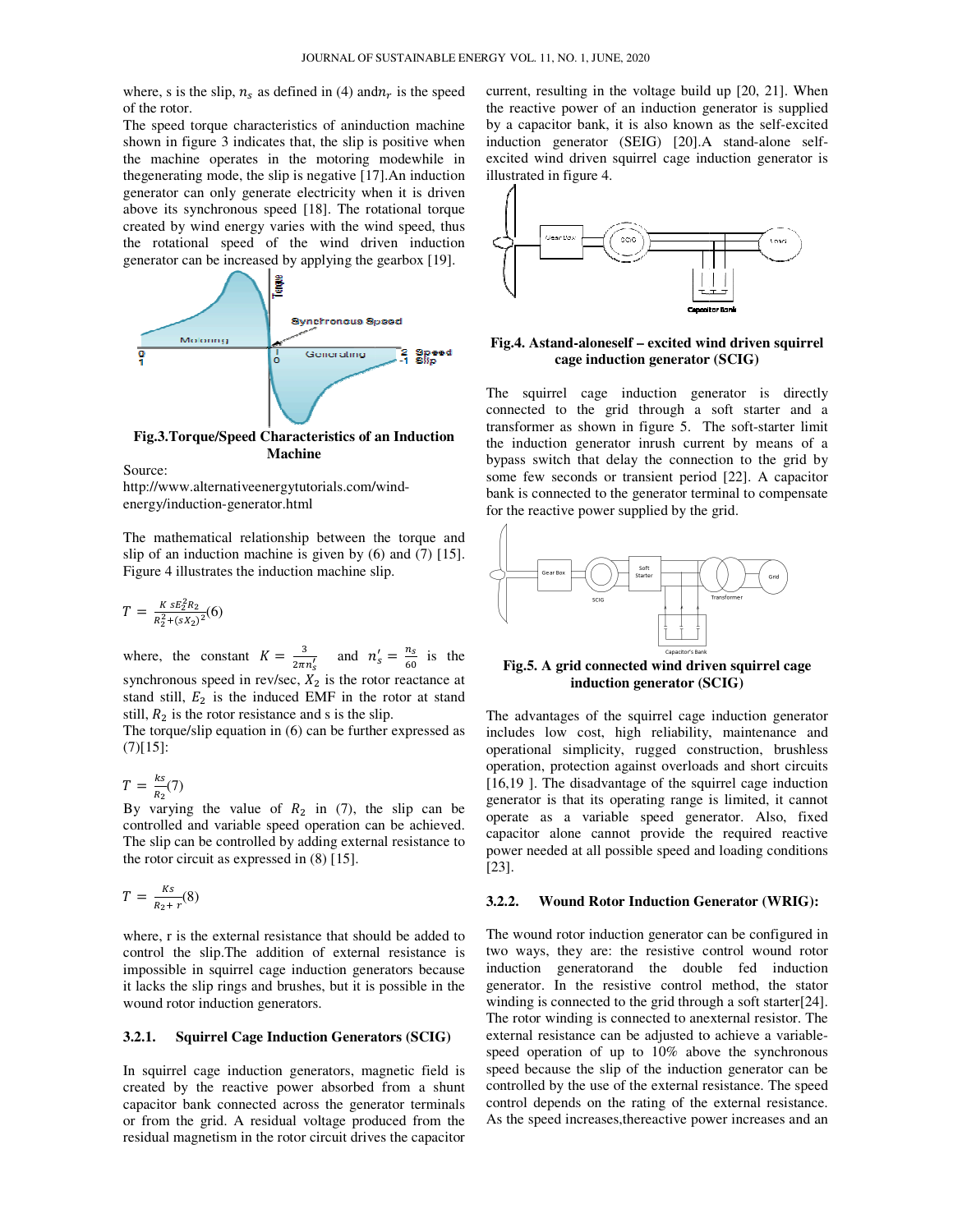additional reactive power compensation will be required additional reactive power compensation will be required [25]. The resistive control WRIG is illustrated in figure 6.



**Fig.6. Resistive control wound rotor induction Resistive generator** 

Although limited for wider applications, the WRIG has a wider range of speeds above synchronous speed when compared to the squirrel cage induction generator generator. However, its efficiency is reduced because much of the rotor energy is dissipated in the external resistance [25, 26].

Another method of configuring the wound rotor induction generators (WRIG) is the doubly-fed method. In this method, both the rotor and stator supply the output power hence it is also called a double fed induction generator (DFIG). The stator winding is connected to the grid directly while its rotor winding is connected to the grid through a power electronic back-to-back or  $AC - DC$  -AC converter [24, 27]. It operates at variable speedof about  $\pm 30\%$  of the synchronous speed [25], and supply voltage at constant frequency. Figure 7 shows the DFIG. I, both the rotor and stator supply the output power<br>it is also called a double fed induction generator<br>). The stator winding is connected to the grid<br>y while its rotor winding is connected to the grid<br>h a power electroni



**Fig.7. The double fed induction generator (DFIG)**

The converter on the rotor side controls the generator active and reactive power, while the grid side converter controls the DC-Link voltage to control the variable speed controls the DC-Link voltage to control the variable speed [28]. The double fed induction generator can tolerate high fault current because the fault current can be diverted to a crowbar protection circuit [24]. The DFIG is very efficient, it has the ability to deliver its maximum power<br>in super synchronous speeds and sub synchronous speeds in super synchronous speeds and sub synchronous speed [29]. It is widely used in wind farms.

#### **3.3. Synchronous Generators**

In Synchronous generators, the speed of the rotating stator flux and rotor is the same i.e. the rotor speed is equal to In Synchronous generators, the speed of the rotating stator flux and rotor is the same i.e. the rotor speed is equal to the synchronous speed given by (4) [14]. The stator winding is a balanced polyphase winding that are  $120^\circ$ apart, similar to the stator winding of an induction machine. The stator windings supplies the electric power

that induce EMF in the stator winding. Therefore the synchronous generator can be described either as a wound rotor synchronous generator (WRSG) or a permanent rotor synchronous generator (WRSG) or a permanent<br>magnet synchronous generator (PMSG). The rotor magnetic field is produced by the field windings in the rotor or a permanent magnet [30]. to the load or grid. The rotor supplies the magnetic field

The WRSG is also called the electrically excited synchronous generator because its winding are supplied magnetic field is produced by the field windings in the rotor or a permanent magnet [30].<br>The WRSG is also called the electrically excited<br>synchronous generator because its winding are supplied<br>with direct current to produ WRSG structure is illustrated in figure 8 8.



**Fig. 8. Wound rotor synchronous generator structure Wound** 

The rotor design may be salient pole for low speed or cylindrical rotor for high speed [14]. The field windings is cylindrical rotor for high speed [14]. The field windings is<br>usually excited by a dc current. Since the rotor rotates, the DC power is supplied from an external dc source through the slip rings and brushes in the rotor or from a brushless exciteri.e. a small AC generator whose output is rectified to direct current by means of a rectifier circuit mounted on the shaft and a small field circuit mounted on the stator [30]. lirect current by means of a rectifier circuit mounted<br>he shaft and a small field circuit mounted on the stator<br>|.<br>wind driven wound rotor synchronous generator or<br>trically excited synchronous generator is presented in

The wind driven wound rotor synchronous generator or electrically excited synchronous generator is presented figure 9.



**Fig.9. Wind driven wound rotor synchronous generator** 

The wound rotor synchronous generator can be operated over a wide range of speed with a back to back converter to improve the load characteristics and performance. Therefore, for lower speed operation, the number of poles will be large leading to a larger diameter and large physical size [31]. Gearbox may be required to limit the physical size. ck to back converter<br>ristics and performance.<br>ation, the number of poles

The permanent magnet synchronous generator (PMSG) is similar to the wound rotor synchronous generator except that the field winding is absent and is replaced by permanent magnets [31]. The permanent magnets can be surfaced mounted, surfaced inserted or buried (embedded) [32]. Figure 10 shows thelayout of the types of permanent to the wound rotor synchronous generator except<br>
E field winding is absent and is replaced by<br>
ent magnets [31]. The permanent magnets can be<br>
I mounted, surfaced inserted or buried (embedded)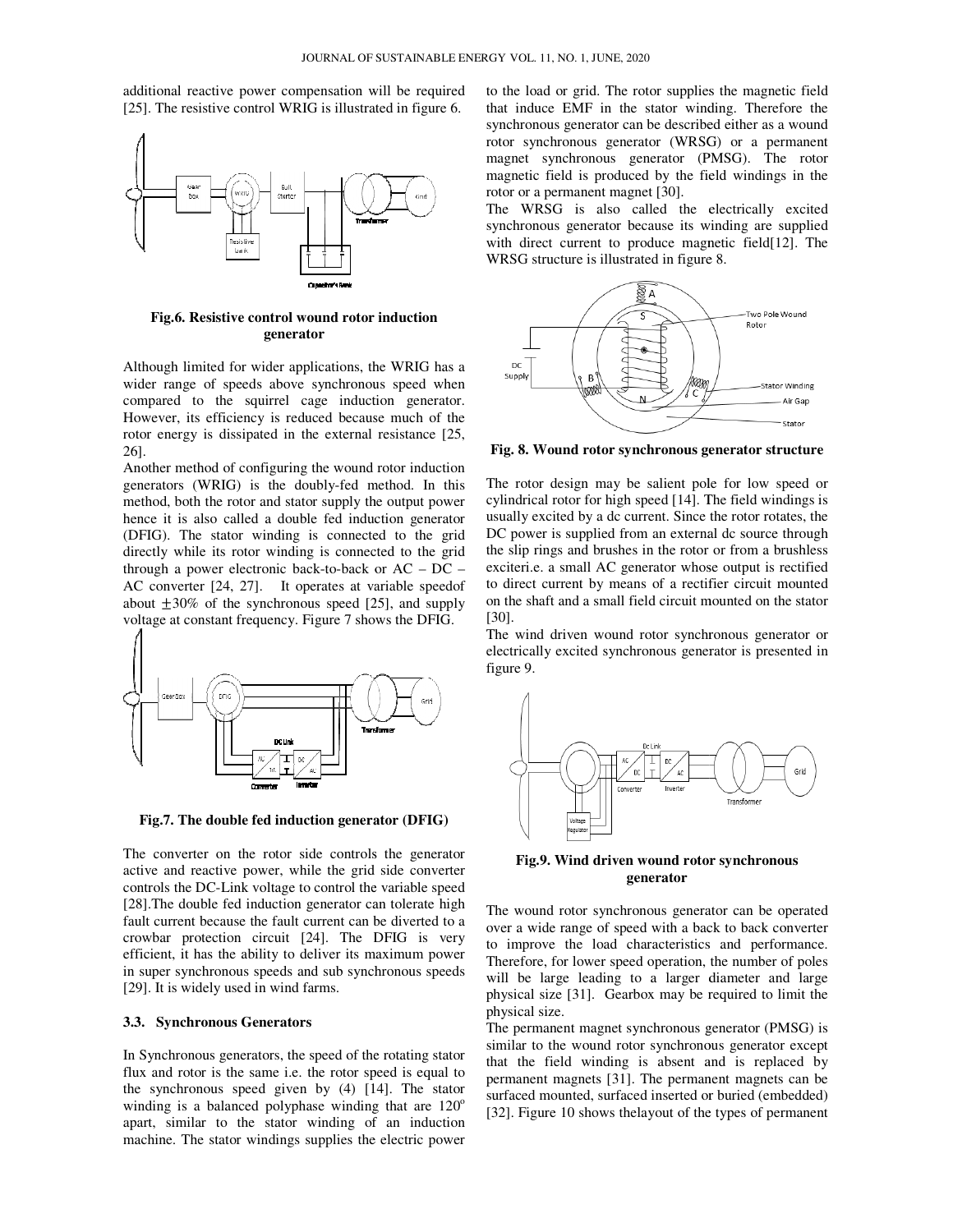magnet rotor, a four pole permanent magnet structure is illustrated.



**Fig. 10. Types of permanent magnet rotor layout.** 

The magnetic field of the PMSG is created by the permanent magnets. The PMSG can be design with higher number of poles. Hence, it is suitable for variable and low speed application without the use of gearbox [31]. For turbine of larger ratings, the number of poles is limited anda gearbox may be required as a compromiseto reduce the physical size.A wind driven PMSG generator is illustrated in figure 11.



**Fig.11. A wind driven permanent** magnet synchronous generator **(PMSG)** 

The PMSG are rugged, reliable, light in weight, highly efficient, higher power densityand can easily be maintained[33, 34].The disadvantages of the PMSG are their high cost, due to the high cost of rare earth magnets. They are susceptible to corrosion and the magnets can be demagnetized because they are sensitive to heat [31].

# **4. RECENT TREND IN WIND TURBINE GENERATOR**

The squirrel cage induction generators (SCIG)were the most popular wind turbines generators in the 1980s and 1990s and were often referred to as the Danish concept [31]. SCIG have been replaces by the more efficient variable speed generators such asdouble field induction generators (DFIG) and the Permanent magnet synchronous generator (PMSG) [35]. Wind power turbines can be grouped as either small wind turbines or large wind turbines. The small wind turbines are  $\leq 100$ kW [36]. The permanent magnet synchronous generators is the choice for small-scale wind turbines because of its high power density, compactness, efficiency, low maintenance cost and the elimination of gearbox [37]. Large wind systems are dominated by the double field induction generators (DFIG) and the Permanent magnet synchronous generator (PMSG) as the most suitable generators with the PMSG having an edge over the DFIG, but the switched reluctance generator is gaining interest as a potential generator for wind energy system [35].

## **5. CONCLUSION**

Three main generators: DC generators, Induction generators and Synchronous generators along with their sub – types have been examined based on their construction, operation, advantages and disadvantages. From the overview, DC generators when applied in wind turbine are direct driven but are rarely used because they are uneconomical. The squirrel cage induction generator (SCIG) are rugged, economical, reliable, easy to maintain and simple. However, their application in wind turbines are limited because they are fixed speed generators. The operating speed of the SCIG is slightly above the synchronous speed and a gearbox will be required for its operation. The wound rotor induction generator (WRIG) operates at a wider range of speed compared to the squirrel cage induction generator. However, it is limited for wider applications and its efficiency is reduced because much of rotor energy is dissipated in an external resistance. The double fed induction generator(DFIG) is commonly used as a wind power generator because it operates at variable speed and is highly efficient. Synchronous generator are wide ranged variable speed generator, hence they can be direct driven. However, for lower speed operation, the use of gear box is necessary to limit their physical size. The wound rotor synchronous generator(WRSG) efficiency is lesser compared to the permanent magnet synchronous generator (PMSG). The PMSG are rugged, reliable, easily maintained, light weight and highly efficient. The permanent magnet synchronous generator along with the DFIG are now the most widely applied wind turbine generators. Though they are both applied in large wind systems but the PMSG are the obvious choice for small wind power systems.

**Acknowledgement:** This work is sponsored by the Tertiary Education Trust Fund (TETFUND) Nigeria, 2016 batch 9 research project intervention.

## **REFERENCES**

[1] Moretti, P., M., Divone L., V. – Modern Windmills.Scientific American*,* Vol. 254, No. 6, June 1986, Pg. 110-119

[2] Schefter, J., L. – Capturing Energy from the Wind.Scientific and Technical Information Branch, National Aeronautics and Space Administration, Volume 455, 1982*,* Pg.7

[3] Nersesian, R.– Energy for the 21st Century: A Comprehensive Guide to Conventional and Alternative Sources. Routledge Publisher (Taylor and Francis group), London and New York, 201, Pg. 311

[4]. Manwell, J., McGowan, J., Rogers, A.– Wind Energy Explained Theory, Design and ApplicationHoboken NJ: Wiley & Sons, 2009,Pg. 15 & 17, 234.

[5] GWEC. – Global wind report 2016. Global Wind Energy Council, Brussels, 2017, Pg. 13 & 15

[6] IRENA. – Renewable power generation costs in 2018. International Renewable Energy Agency, Abu Dhabi, 2019. Pg. 9, 17, 18 &24.

[7] Kothari, D., P., Singal, K., C.,Ranjan,R. – Renewable Energy Sources and Emerging Technologies. PHI Learning Pvt. Ltd, New Delhi, 2011, Pg. 159